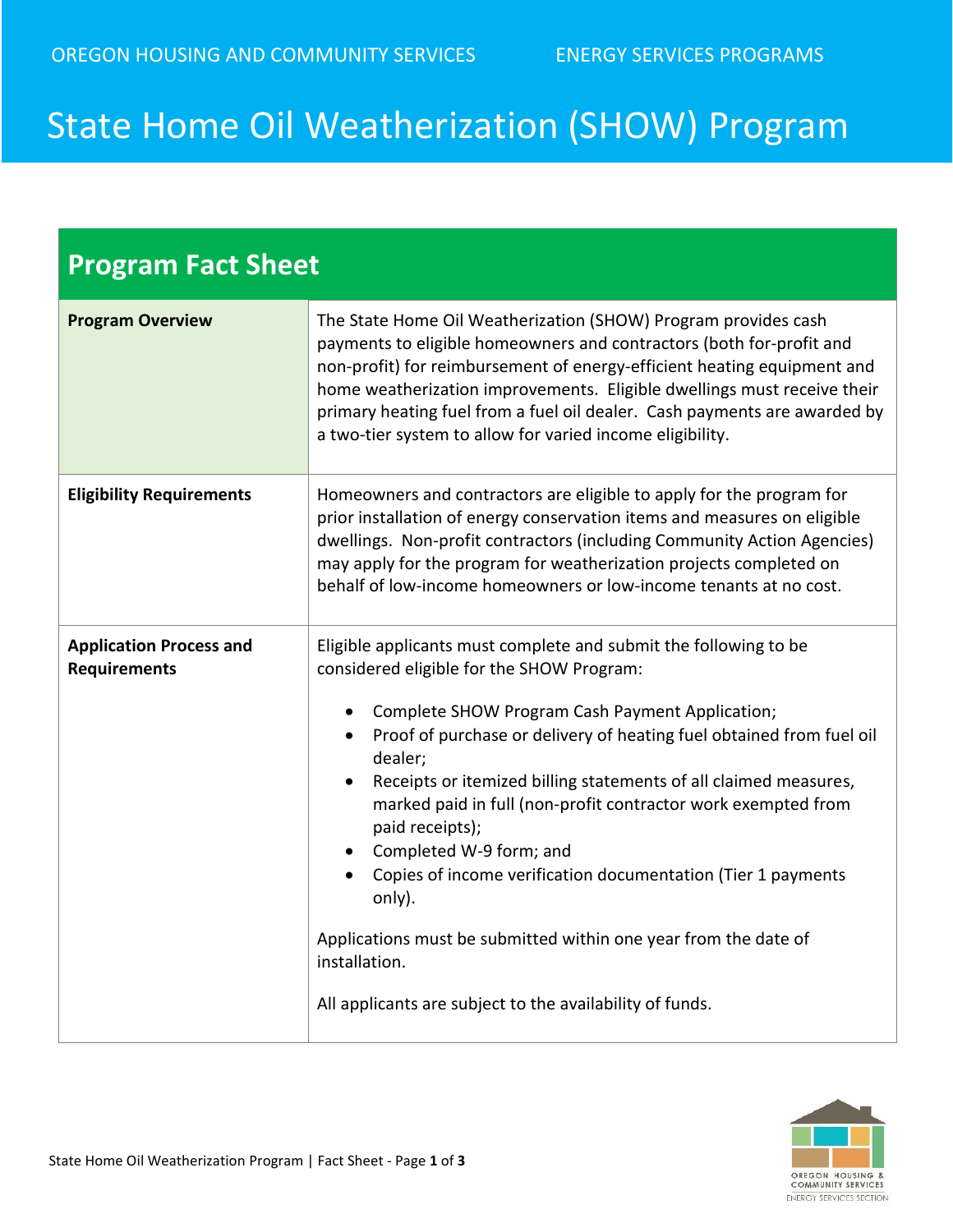| <b>Qualifying Measures and</b><br><b>Cash Payment Tiers</b> | The following energy conservation items and measures may be eligible for<br>cash payments:                                                                                                                                                                                                                                                                                                                                                                                                                                                                                                 |
|-------------------------------------------------------------|--------------------------------------------------------------------------------------------------------------------------------------------------------------------------------------------------------------------------------------------------------------------------------------------------------------------------------------------------------------------------------------------------------------------------------------------------------------------------------------------------------------------------------------------------------------------------------------------|
|                                                             | Heating equipment measures; includes new heating equipment,<br>replacement parts, safety and efficiency measures, and<br>programmable thermostats;<br>Duct sealing and insulation measures;<br>Dwelling insulation measures; includes measures in the regions of<br>the ceilings, subfloors, and walls;<br>Windows and door measures; and<br>$\bullet$<br>Whole house measures required to meet building code or meet<br>$\bullet$<br>NREL specifications, including but not limited to measures meant to<br>prevent heat loss, reduce moisture, or promote occupant health<br>and safety. |
|                                                             | Cash payments are separated into two tiers. Eligibility is based upon the<br>income of the occupying household residing in the dwelling at the time of<br>application. To be considered eligible, household income must be at or<br>below 200% of the Federal Poverty Level, as determined by the U.S.<br>Department of Energy.                                                                                                                                                                                                                                                            |
|                                                             | Tier 1 cash payments are awarded to eligible low-income applicants or<br>those applicants who represent low-income households. Measure costs<br>may be counted towards the following lifetime maximum cash payments:                                                                                                                                                                                                                                                                                                                                                                       |
|                                                             | \$3,200 for heating equipment measures;<br>$\bullet$<br>\$1,000 for duct sealing and insulation measures;<br>\$4,500 for dwelling insulation measures (\$1,500 per region); and<br>\$1,500 for windows and doors measures.                                                                                                                                                                                                                                                                                                                                                                 |
|                                                             | Tier 2 cash payments are awarded to applicants based solely on the<br>eligible measures installed. Applicants do not qualify based on income.<br>Measure costs may be counted towards tthe following lifetime maximum<br>cash payments:                                                                                                                                                                                                                                                                                                                                                    |
|                                                             | \$2,000 for heating equipment measures;<br>\$600 for duct sealing and insulation measures;<br>\$3,000 for dwelling insulation measures (\$1,000 per region); and<br>\$1,000 for windows and doors measures.                                                                                                                                                                                                                                                                                                                                                                                |